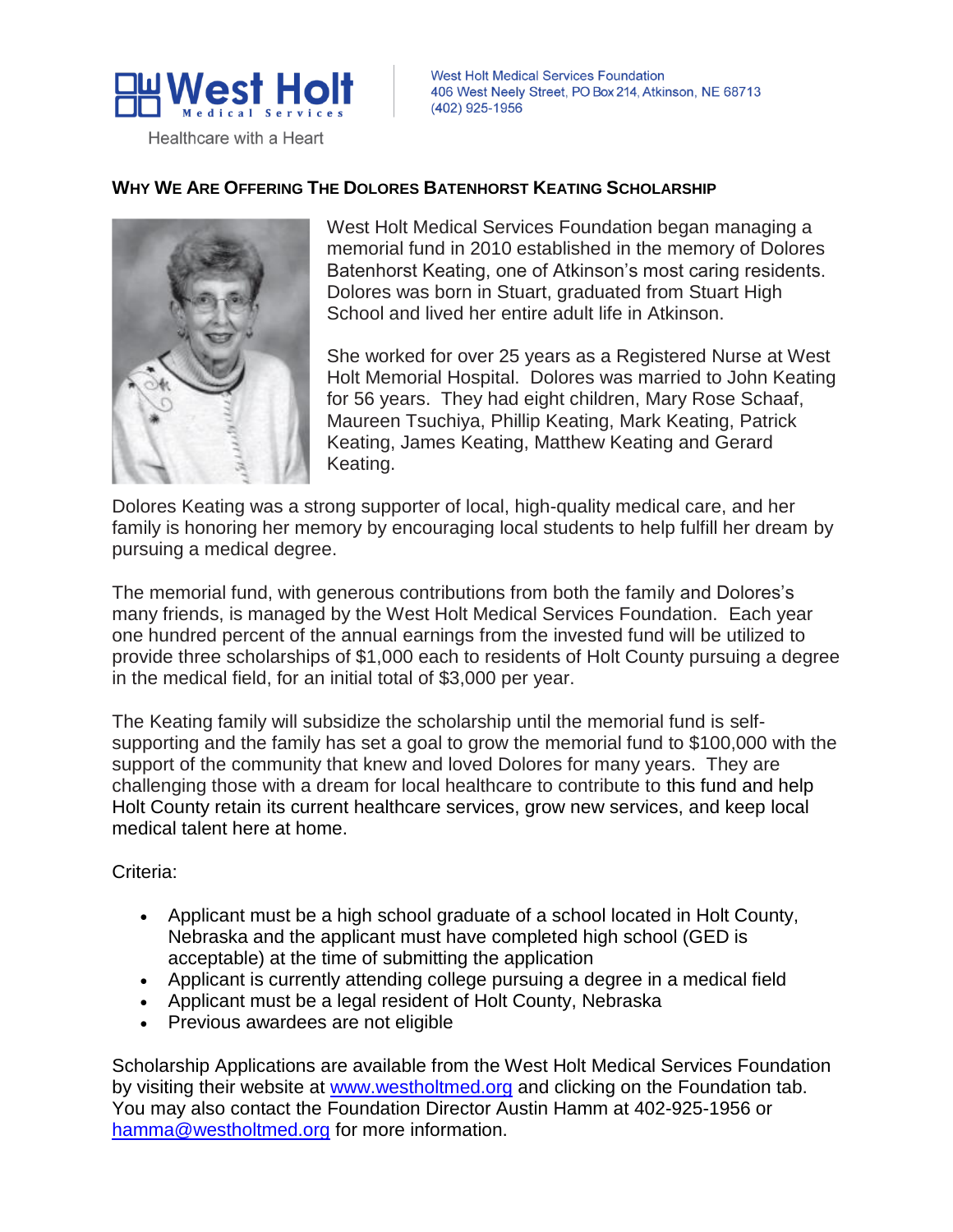

Healthcare with a Heart

West Holt Medical Services Foundation 406 West Neely Street, PO Box 214, Atkinson, NE 68713 (402) 925-1956

# **THE DOLORES BATENHORST KEATING SCHOLARSHIP**

Scholarship Application (\$1,000)

Dear Scholarship Applicant:

Please use the following instructions for filling out your application. Please call or email us *in advance of the deadline dates* if you have questions about the application or required attachments.

Criteria:

- Applicant must be a high school graduate of a school located in Holt County, Nebraska and the applicant must have completed high school (GED is acceptable) at the time of submitting the application
- Applicant is currently attending college pursuing a degree in a medical field
- Applicant must be a legal resident of Holt County, Nebraska
- Previous awardees are not eligible

#### **Application Deadline:** December 15

- **1.** Gather important documents that are **required** for this application to be accepted. (*See*  "**Required Attachments"** *section at the end of this application.)* **Applications missing any "Required Attachments" will not be forwarded to the selection committee**.
- **2. Complete the application by typing or printing in ink.** You may attach a separate sheet for your activities and work experience, if preferred. Please include all requested information.
- **3. Please sign page 3 of the application.** If you are not 18 years of age, your parent or guardian also needs to sign on page 3.
- **4. Please put your "Required Attachments" in the order listed on page 3 of the application**. **One sided copies only.** Please do not staple items in your application packet and do not submit your application in a report cover or binder. Remove this cover letter before submitting your application.
- **5. Applications may be dropped off at the West Holt Medical Services Foundation office or mailed. Mailed applications must be postmarked no later than the application deadline date – December 15.** Please be aware that items placed in the mail on the deadline date may not be stamped with that date's postmark and it is your responsibility to check with your local post office regarding their postmarking practices. **Emailed or faxed applications will not be accepted.**

The application is submitted based on information as of the date of the application. If you are advised of the receipt of other scholarship awards, or if your financial status significantly changes after the date of this application, please notify the Foundation. The Foundation reserves the right to withdraw a scholarship previously awarded upon receiving evidence that the need as described in this application has significantly changed. If you have questions, please contact the West Holt Medical Services Foundation Director at 402-925-1956. *Good Luck!* 

Sincerely,

*Austin Hamm*  Foundation & Marketing Director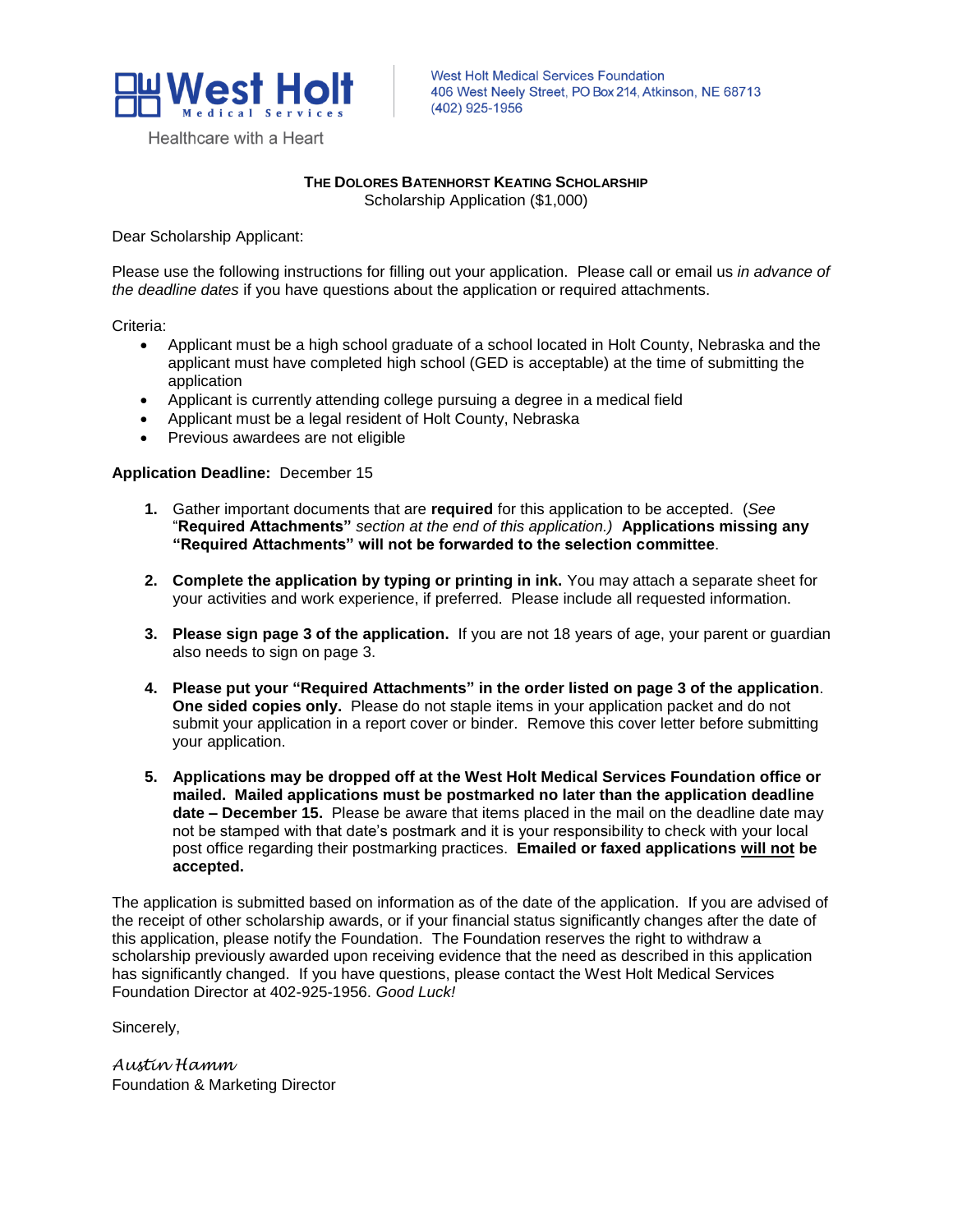**Applicant: Please fill out your name and the box at the bottom.**

## **The Dolores Batenhorst Keating Memorial Scholarship**

#### **SCHOLARSHIP RECOMMENDATION FORM**

Applicant name:

The above is applying for scholarships from funds administered by the West Holt Medical Services Foundation for the Dolores Batenhorst Keating Memorial Scholarship. Please complete this form or write a letter on your letterhead answering the questions below and return it by the date listed at the bottom of this form.

| How long have you known the applicant? |  |
|----------------------------------------|--|
|                                        |  |

In what capacity? \_\_\_\_\_\_\_\_\_\_\_\_\_\_\_\_\_\_\_\_\_\_\_\_\_\_\_\_\_\_\_\_\_\_\_\_\_\_\_\_\_\_\_\_\_\_\_\_\_\_\_\_\_\_\_\_\_\_\_\_\_\_\_\_\_\_\_\_\_

Please provide your views on the applicant. You may wish to include financial need, academic ability, suitability for the chosen field of study, character, etc.

| $\sim$<br>ּור<br>. | <br>____ |
|--------------------|----------|
|                    |          |

School/Organization/Company:\_\_\_\_\_\_\_\_\_\_\_\_\_\_\_\_\_\_\_\_\_\_\_\_\_\_\_\_\_\_\_\_\_\_\_\_\_\_\_\_ Date: \_\_\_\_\_\_\_\_\_\_\_

This form or a letter of recommendation should be returned to the applicant by \_

**or mailed to West Holt Medical Services Foundation, PO Box 214, Atkinson, NE 68713 by December 15.** *Thank you!*

*(date)*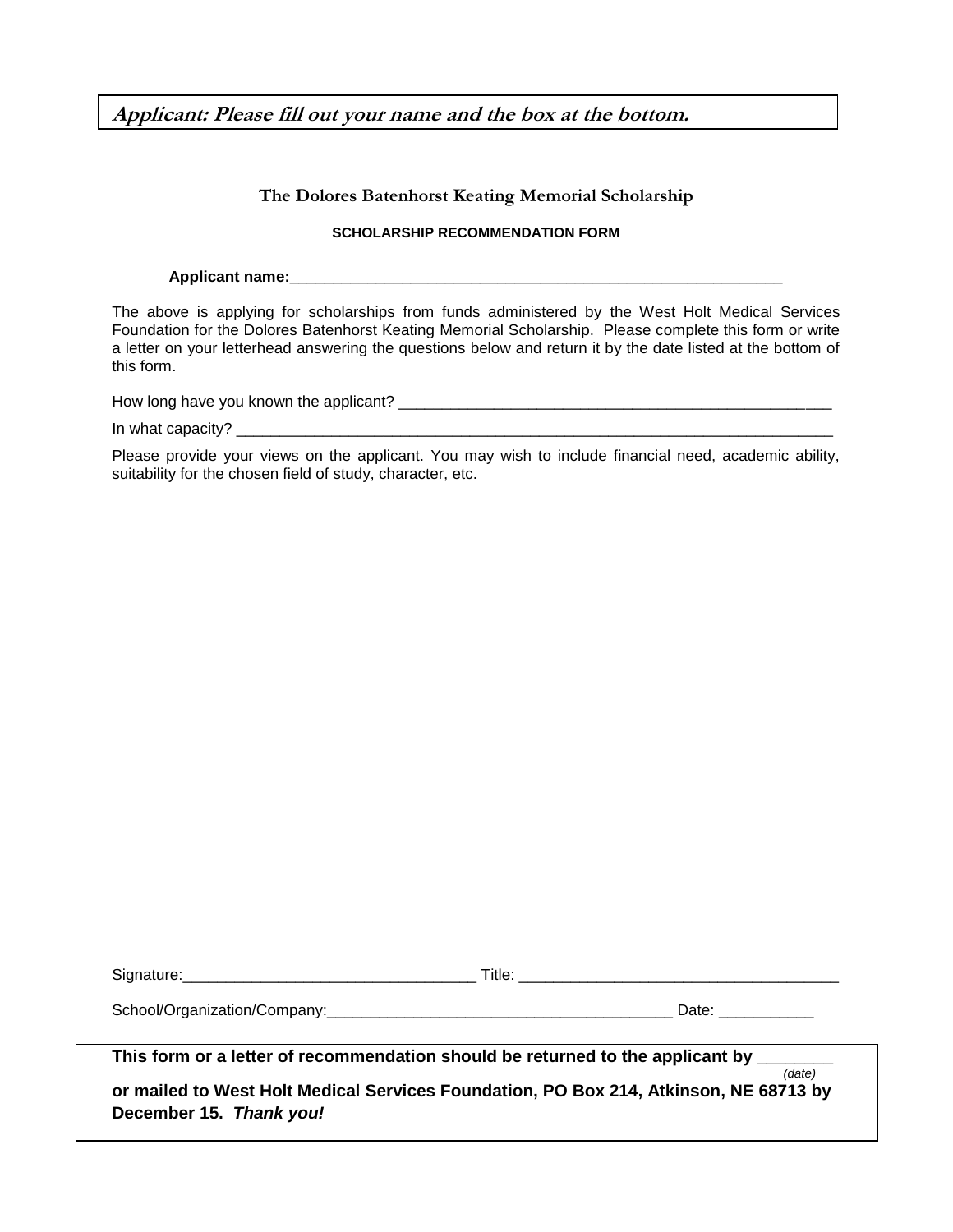# **The Dolores Batenhorst Keating Scholarship Scholarship Application**

(Please check the cover letter for deadline dates, criteria and special instructions.)

| Cumulative Grade Point Average ________________________ |                                                                                                                                                                                                                                                                                                                                                     |                                                                                       |
|---------------------------------------------------------|-----------------------------------------------------------------------------------------------------------------------------------------------------------------------------------------------------------------------------------------------------------------------------------------------------------------------------------------------------|---------------------------------------------------------------------------------------|
|                                                         |                                                                                                                                                                                                                                                                                                                                                     |                                                                                       |
|                                                         |                                                                                                                                                                                                                                                                                                                                                     |                                                                                       |
| Estimated college costs for the next semester:          |                                                                                                                                                                                                                                                                                                                                                     |                                                                                       |
| Tuition                                                 | $\begin{picture}(20,10) \put(0,0){\line(1,0){10}} \put(15,0){\line(1,0){10}} \put(15,0){\line(1,0){10}} \put(15,0){\line(1,0){10}} \put(15,0){\line(1,0){10}} \put(15,0){\line(1,0){10}} \put(15,0){\line(1,0){10}} \put(15,0){\line(1,0){10}} \put(15,0){\line(1,0){10}} \put(15,0){\line(1,0){10}} \put(15,0){\line(1,0){10}} \put(15,0){\line(1$ |                                                                                       |
| Room & Board                                            | $\begin{picture}(20,10) \put(0,0){\line(1,0){10}} \put(15,0){\line(1,0){10}} \put(15,0){\line(1,0){10}} \put(15,0){\line(1,0){10}} \put(15,0){\line(1,0){10}} \put(15,0){\line(1,0){10}} \put(15,0){\line(1,0){10}} \put(15,0){\line(1,0){10}} \put(15,0){\line(1,0){10}} \put(15,0){\line(1,0){10}} \put(15,0){\line(1,0){10}} \put(15,0){\line(1$ |                                                                                       |
| Books/Supplies                                          | $\frac{1}{2}$                                                                                                                                                                                                                                                                                                                                       |                                                                                       |
|                                                         |                                                                                                                                                                                                                                                                                                                                                     |                                                                                       |
| <b>TOTAL</b>                                            | $\frac{1}{2}$                                                                                                                                                                                                                                                                                                                                       |                                                                                       |
|                                                         |                                                                                                                                                                                                                                                                                                                                                     | List scholarships you have been awarded for the next semester and the amount:         |
|                                                         |                                                                                                                                                                                                                                                                                                                                                     |                                                                                       |
|                                                         |                                                                                                                                                                                                                                                                                                                                                     |                                                                                       |
|                                                         | If primary residence is with parent(s) or guardian:                                                                                                                                                                                                                                                                                                 |                                                                                       |
| Father's                                                |                                                                                                                                                                                                                                                                                                                                                     |                                                                                       |
|                                                         |                                                                                                                                                                                                                                                                                                                                                     |                                                                                       |
| Mother's                                                |                                                                                                                                                                                                                                                                                                                                                     |                                                                                       |
|                                                         |                                                                                                                                                                                                                                                                                                                                                     |                                                                                       |
|                                                         |                                                                                                                                                                                                                                                                                                                                                     | Number of brothers and sisters in college: Number of brothers and sisters in college: |
| If applicable:                                          |                                                                                                                                                                                                                                                                                                                                                     |                                                                                       |
| Spouse's                                                |                                                                                                                                                                                                                                                                                                                                                     |                                                                                       |
|                                                         |                                                                                                                                                                                                                                                                                                                                                     |                                                                                       |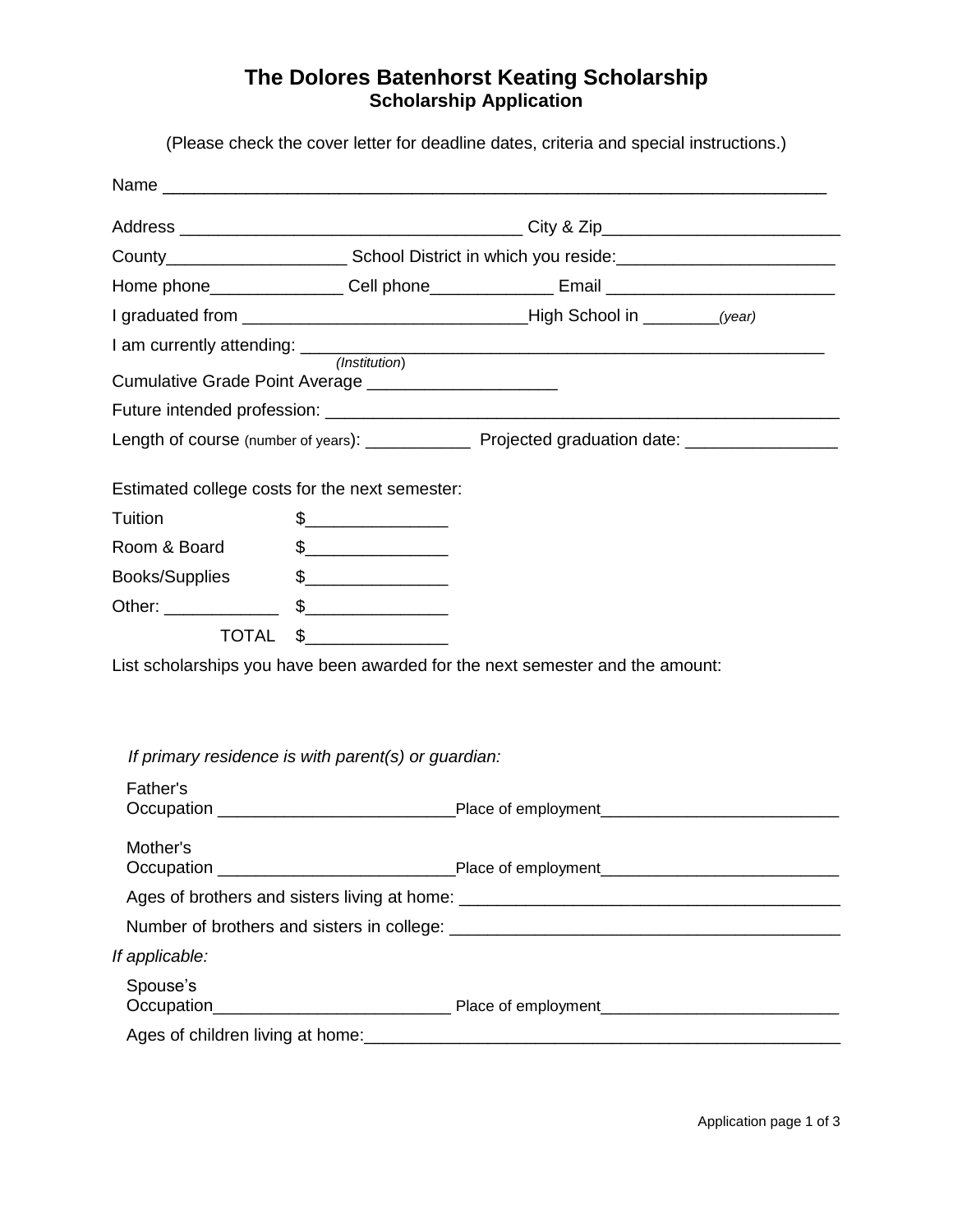List your participation in community and school activities: *(attach a sheet if preferred)*

| List your employment history: |                                                              |
|-------------------------------|--------------------------------------------------------------|
|                               |                                                              |
|                               | $\Box$ Full-Time $\Box$ Part-Time<br>□ Occasional □ Seasonal |
|                               | $\Box$ Full-Time $\Box$ Part-Time                            |
|                               |                                                              |
|                               | $\Box$ Full-Time $\Box$ Part-Time<br>□ Occasional □ Seasonal |
|                               | Dates employed:                                              |
|                               | $\Box$ Full-Time $\Box$ Part-Time<br>Occasional □ Seasonal   |

# **REQUIRED ATTACHMENTS**

(*to be submitted with your application by the application deadline)* 

## **1. Academic Ability**

- a. Submit a your ACT and/or SAT score.
- b. Submit your most recent transcript showing courses and grades. This does not need to be an official record. If this is your first semester attending an institution, please submit a letter from the institution indicating you are enrolled.

Application page 2 of 3